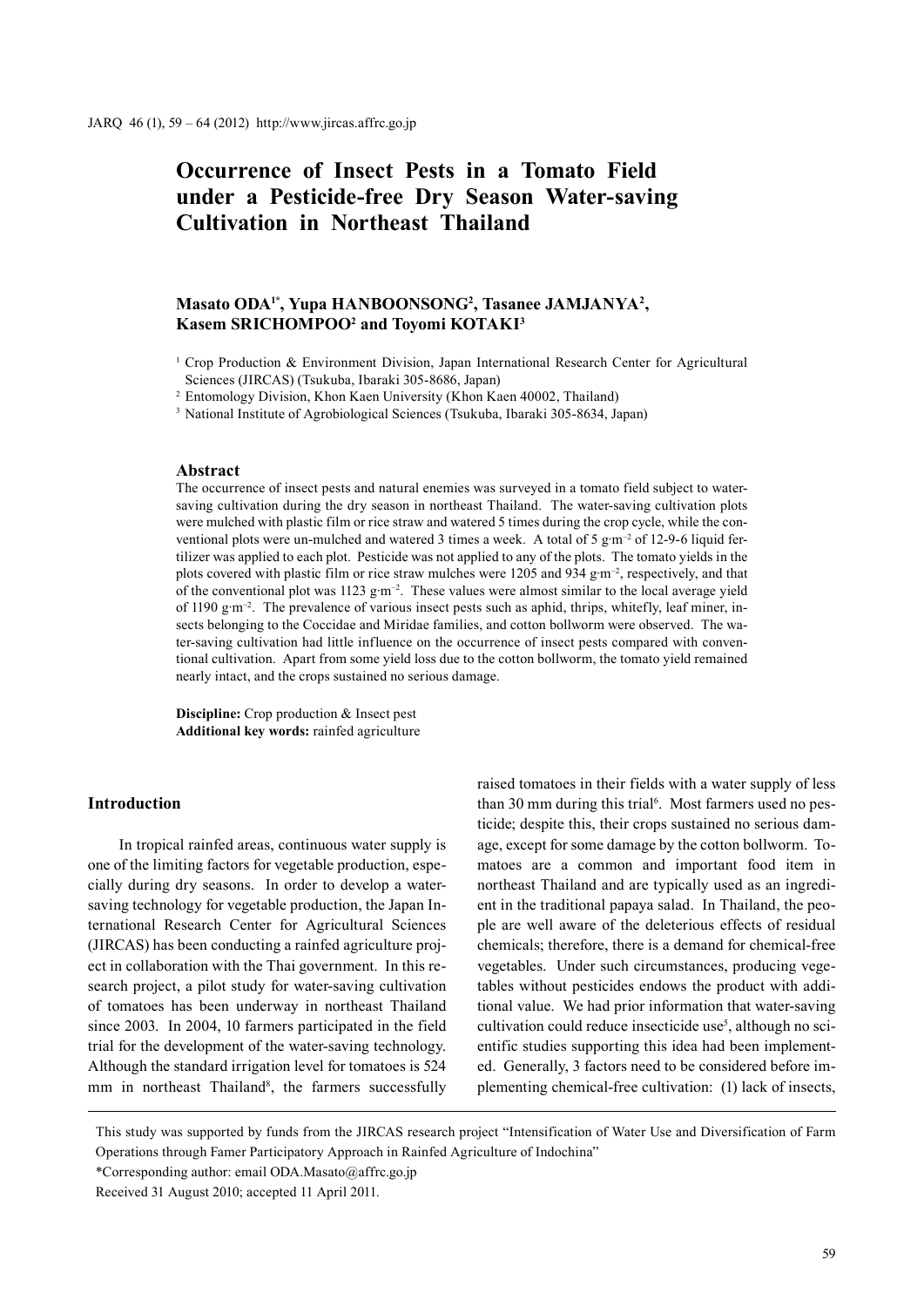#### M. Oda et al.



**Photo 1. A light trap in the experimental field** Nong Saeng village, Khon Kaen Province (November 13, 2004)

(2) drift of insecticide from neighboring fields, (3) existence of natural enemies. We were interested in assessing whether water-saving cultivation affected the occurrence of and damage by insect pests. Therefore, we monitored insect pests and natural enemies in a tomato field under water-saving conditions. This cultivation not only conserved water but also fertilizer. For the first step, we concentrated on watering levels.

# **Materials and methods**

#### **1. Study site**

The study site was Nong Saeng village in northeast Thailand (16°10′21′′N, 102°47′36′′E, 179 m above sea level), located approximately 30 km south of Khon Kaen City. The lowlands of this area are mainly used as paddy fields, whereas the uplands are used to cultivate crops such as sugarcane and cassava. The plots used for our experiment were located in a dry paddy field after rice harvesting had been carried out. Generally, during the dry season, paddy fields are used for cattle grazing instead of crop production. The paddy fields in this study were surrounded by sugarcane and cassava fields, with no vegetables grown in the vicinity. During the experiment, no insecticides were sprayed in the surrounding fields. The experimental field was used as a mother trial (a kind of demonstration field) for the farmers' participatory trial<sup>6</sup>. There was a farm pond close to the paddy field - a typical feature of vegetable fields in northeast Thailand.

## **2. Light trapping**

Because of the possibility of poor insect fauna in these fields, there was a need to obtain detailed information on the fauna in the experimental area in advance.



**Photo 2. Experimental field** Nong Saeng village, Khon Kaen Province (January 17, 2005)

For this, light traps consisting of a 10 W black light fluorescent lamp with a peak spectrum of 352 nm (type FL-10BLB) and a water pan with diameter of 30 cm were set. The black light was suspended from a height of approximately 1.8 m, under which crossed transparent plastic boards were set. The water pan was set 1 m above ground and filled with water mixed with small quantities of kitchen detergent and formalin (Photo 1). The traps were set up at 2 locations in the Nong Saeng village for a total of 7 nights between November 10 and 19, 2004. One was set at the experimental field, while the other was set at a field approximately 400 m south of it. The location conditions of the 2 fields were similar. Insects trapped overnight were collected the following morning and stored in a freezer until their examination. Because numerous insects were trapped each session, only some of the collected insects were examined as follows: all the insects were scattered onto a sheet of paper and randomly divided into several groups. Subsequently, 1 part (approximately 100) mL) was chosen as the sample to be examined and their taxonomical orders identified. Coleopteran insects were further classified into their families.

#### **3. Cultivation**

The 2 types of water-saving plots (plastic film or rice straw mulch) and the conventional plots were aligned in a randomized block design, each featuring 3 replicates. The size of each plot was  $1 \times 20$  m. Each plot was divided by a 0.5-m path. One type of water-saving plot was covered with white plastic film mulch (Sekisui Twin White) and the other, with a layer of rice straw approximately 5 cm thick. The conventional plots were unmulched. Tomatoes were seeded on a seedling tray on November 1, 2004, and protected by a 2-mm mesh insect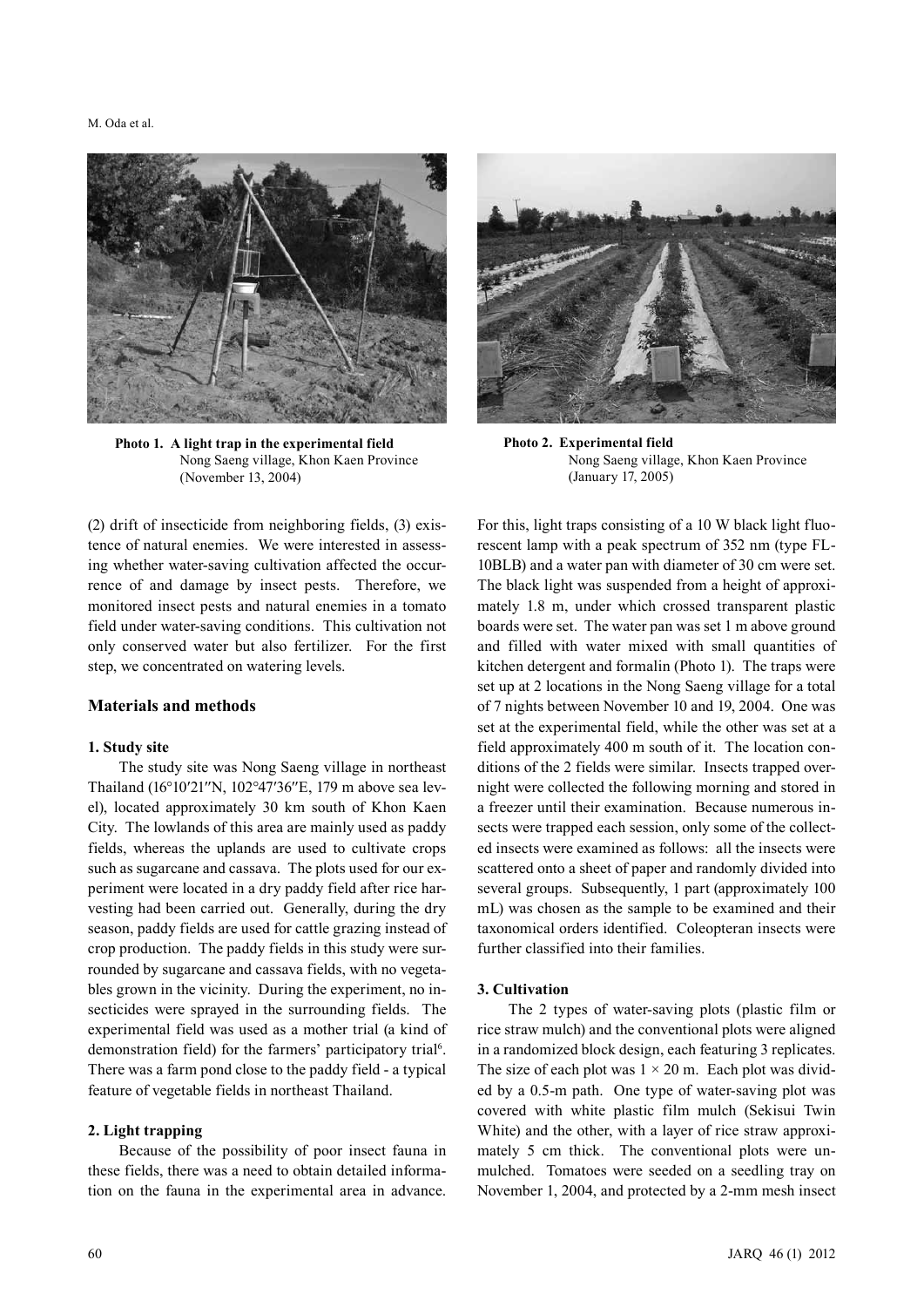net. Between December 1 and 3, 2004, seedlings (30 d after sowing, approximately at the 5.5-leaf stage) of a local tomato variety, namely, Seeda (*Lycopersicon esculentum* Mill cv. Seeda, determinate type cherry tomato), were transplanted into the plots in rows at intervals of approximately 0.5 m and covered with mulch (Photo 2). The water-saving plots were then irrigated with 20 L of water containing a liquid fertilizer (N-P-K: 12-9-6) diluted up to a ratio of 1:1000 on the day of transplantation with a drip irrigation tape. Additional water (containing) fertilizer) was provided at 2, 4, 8 and 12 weeks after transplantation as described above. The conventional plots were irrigated with 20 L of water 3 times a week. Liquid fertilizer (N-P-K: 12-9-6) was added to the water at a dilution ratio of 1:1000, at 0, 2, 4, 8 and 12 weeks after transplantation, so that the amount of fertilizer applied to each plot was the same (N-P-K: 0.6, 0.45, 0.3  $g \cdot m^{-2}$ ).

These trials were conducted to demonstrate watersaving cultivation to the farmers participating in the technology development<sup>6</sup>. Special care was taken to compare the yield of tomatoes obtained by the farmers' regular farming practices to that obtained with the water-saving technique. Generally, in their home gardens, farmers remove pests and damaged fruits, to protect the crops from further invasion and prevent yield loss during the rest of the season. Therefore, the cotton bollworm, *Helicoverpa armigera,* and the tomato fruits damaged by the same were removed approximately weekly. The damaged fruits were collected and weighed to evaluate the yield loss caused by the cotton bollworm.

Occurrence of Insect Pests in a Water-saving Cultivation Tomato Field

## **4. Field observations**

From December 11 onwards, weekly visual surveys of randomly selected tomato plants from each plot were conducted to determine the occurrence of insect pests and natural enemies. The number of plants examined during weeks 1 - 4, 5 - 8 and 9 - 12 were 20, 10 and 5, respectively. The total number of arthropods was counted for individual plants.

On day 51 after transplantation (observation week 6), 2 yellow sticky traps ( $10 \times 15$  cm, both sides) (Rincon-Vitova Inc.) were placed in each plot at a height of 30 cm above the tomato plants, and the height was adjusted weekly as the plants grew. The number of trapped arthropods was also counted weekly.

## **Results and discussion**

The dry season began from September 22, 2004. Rainfall did not exceed 1 mm throughout the experimental period and the average daytime temperature was 18 to 31 ºC. The flowering of the tomato plants commenced on January 15, 2005, and the tomatoes were harvested from February 5 to April 19, 2005. This is the common cultivation schedule in northeast Thailand. The damage caused by insect pests to the tomato plants seemed negligible with the exception of the cotton bollworm, which caused damage not only in the water-saving plots but also in the conventional plots. The final yields of tomatoes in the water-saving plots with plastic film and straw mulch were  $1205 \pm 333$  and  $934 \pm 192$  g·m<sup>-2</sup>, respectively, while the conventional plots yielded  $1123 \pm 275$  g·m<sup>-2</sup>(means  $\pm$ SE). These values were almost similar to the average yield of tomatoes,  $1190 \text{ g} \cdot \text{m}^{-2}$ , in Khon Kaen Province<sup>3</sup>.



**Fig. 1. Orders of insects (left) and families of coleopterans (right) collected by light traps in Nong Saeng village in November 2004**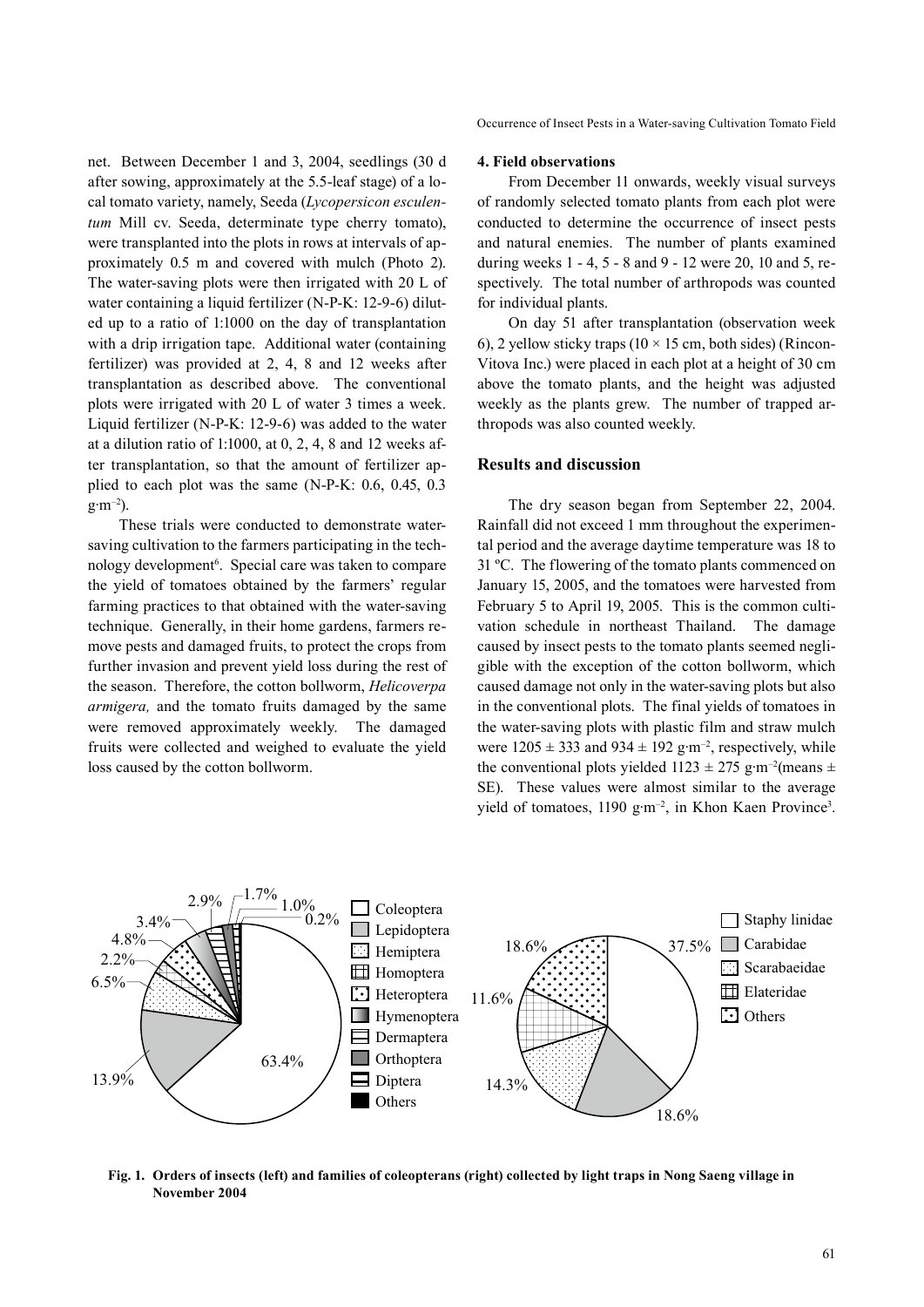## M. Oda et al.

No invasion of the tomato root system was observed from the water-saving plots to the conventional plots and vice versa.

#### **1. Light trapping**

It seems that the insect fauna in the environment surrounding the experimental field was not poor, because a total volume of approximately 0.5 L of insects was trapped during each session. The composition of the insects collected at both locations appeared similar. Therefore, the data observed were considered to represent the general composition of insects in the vegetable field that was located near a farm pond. All the data from the different traps were then combined. A total of 2897 insects were examined in the portion of approximately 100 mL. Figure 1 shows the composition of insects collected by the light traps. Approximately 60% of the trapped insects belonged to the Coleoptera order. Among these coleopterans, Staphylinidae, Scarabaeidae, and Elateridae were the major families. Among the other insects trapped, various predators, including ground beetles (Carabidae) and earwigs (Dermaptera), were found.

# **2. Occurrence of insect pests and natural enemies**

Lange & Bronson (1981) pointed that there are many situations where minor pests become major pests and for



#### **Fig. 2. Seasonal changes in the number of arthropods on the tomato trees**

The number of observed arthropods per tomato plant is presented. Aphids, *Myzus persicae*; Thrips, *Thrips palmi*; whitefly, *Bemisia tabaci* (biotype unknown); Leaf miners, *Liriomyza* spp. Other arthropods were not identified. The values shown are means (n = 3). Tomato plants were transplanted to the field between December 1 and 3, 2004. Observation was initiated on December 11, 2004, which is designated as week 1 on the horizontal axes.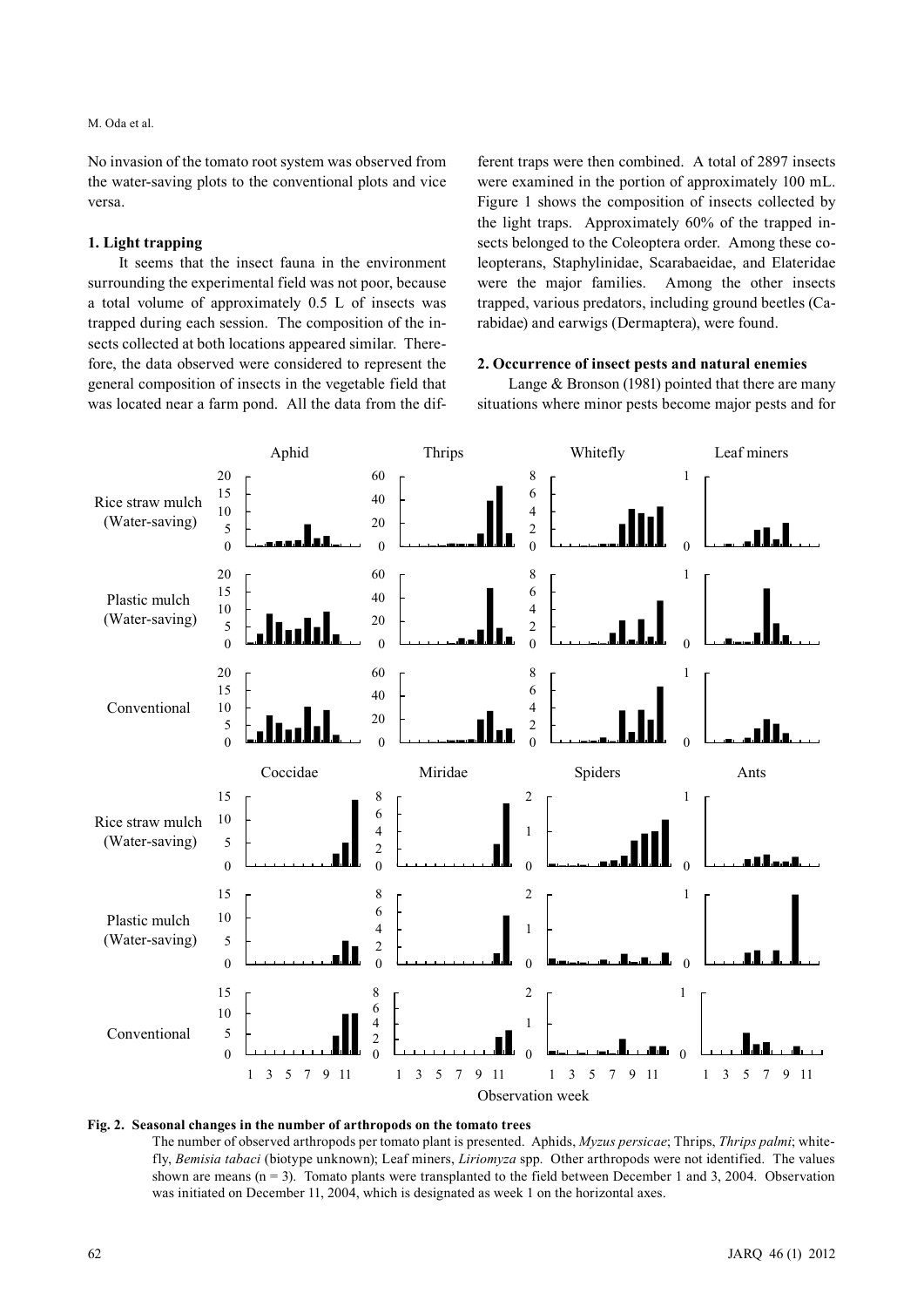this reason the tomato grower has to be constantly on guard during all phases of tomato production. In addition to the damaging species, there is the very large complex of beneficials that often play a key role in reducing pest numbers<sup>4</sup>. In the case of our study, except for cotton bollworms, all other insect pests were observed in small numbers. Figure 2 summarizes the temporal changes in the number of arthropods found on tomato plants grown under 3 different cultivation conditions. Alate adults of the green peach aphid, *Myzus persicae,* were found throughout the observation period, but their population density was generally low. In particular, the number of aphids in the straw mulch plots was consistently lower than that in the other 2 plot types. The melon thrips, *Thrips palmi,* were the most abundant pests in the tomato field. During observation week 11, their number increased to 53 individuals per plant in the water-saving plots covered with rice straw. In the conventional plots, however, they multiplied more slowly. The sweet potato whitefly, *Bemisia tabaci* (biotype unknown), was found in the latter half of the observation period. This species is economically important because it acts as a vector transmitting the tomato yellow leaf curl disease (TY-LCD), which causes serious losses in tomato yields<sup>1</sup>. TY-LCD is widespread over north, northeast, and central Thailand. The Seeda variety used in the present study is especially susceptible to this disease. If tomatoes are infected with TYLCD between the seedling development stage in the nursery and the flowering stage, they often produce no yield at all<sup>2</sup>. However, the plants showed no symptoms of the TYLCD during the observation period, which suggests that the presence of the whitefly may not cause economic damage to tomatoes at this time of the year because of its low or lack of virulence. Leaf miners such as the *Liriomyza* spp. were observed during weeks 3 - 9; their population peaked at week 7. Insects from the Coccidae and Miridae families were observed from weeks 10 and 11, respectively.

In the latter half of the observation period, the number of spiders in the rice straw mulch plots was remarkably higher than in plots of the other 2 types. It is very likely that rice straw mulch provides a favorable habitat for spiders. In the rice straw mulch plots, fewer aphids were present in the latter period than in the plots of other 2 types. The application of rice straw mulch has been recommended as a method for maintaining the spider population for natural control of aphids by Reichert and Bishop<sup>7</sup>. According to their study, there was a 70% reduction in the damage caused to vegetables by insect pests when hay or straw was used as mulch; this reduction in damage was caused by the spiders, because mulch is a more suitable habitat for spiders than bare ground. Ants were found during weeks 5 - 10; a spike in the ant population was observed at week 10 in the plastic film mulch plot. However, the reason underlying this occurrence was not clear.

Figure 3 summarizes the temporal changes in the number of arthropods caught by the sticky traps. The number of aphids in the straw mulch plots was consistently lower than that in the other 2 plot types. However, no

![](_page_4_Figure_5.jpeg)

**Fig. 3. Seasonal changes in the number of arthropods caught by sticky traps** The number of arthropods collected per trap is presented. The values are means of 6 replications. The observations started from week 6 on the horizontal axes of Fig. 2.